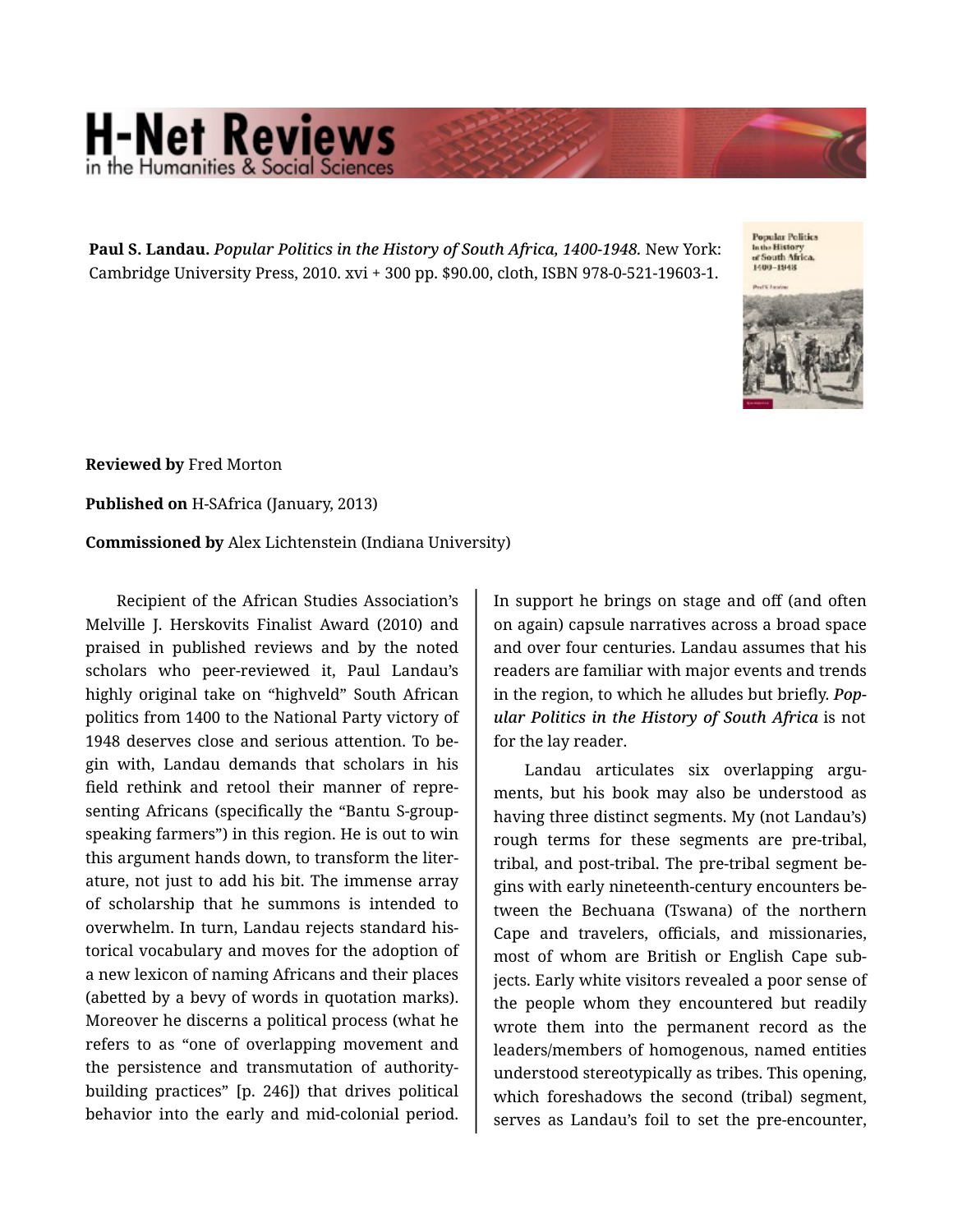pre-tribal picture of the people of the Highveld (chapter 2, "History before Tribes"), which is the boldest portion of his argument and the heart of his book.

Landau's pre-tribal frame of reference is the S-group Bantu speakers who stretch from the Zim‐ babwean plateau in the north, to the Tsodilo Hills (northwest Botswana) in the west, all the way south to the Orange River and the eastern escarp‐ ment. Relying on Tom Huffman's archaeological publications, Landau charts the emergence of stone-walled settlement builders in the fifteenth century as his starting point, noting in particular the areas in which the (central) Cattle Plan (CP) type settlements are located. The link between these and the ZP-type structures (typical of Zim‐ babwe/Leopard's Kopje) is the Rozwi dynasty, in which *rozwi* assumed ("instantiated" is Landau's preferred transitive) a centralizing role that amal‐ gamated peoples of varying progeny into an asso‐ ciation governed from a location that he refers to as a "prestige place." The acceptance of *rozwi* as "prestige place" or "prestige place association" was transmuted southward into the CP-type set‐ tlement areas where it became *rotse*, linked to the acknowledged senior Tswana-speaking people la‐ beled BaHurutshe and relocated from the south‐ ern Highveld to western Zambia by the MaKololo/ BaLozi. As Landau remarks, "We can translate all of these, *rozi*, *rozvi*, and *rotse* as 'prestige place association' signifying political hegemony and power" (p. 56). All prestige place associations and their many offshoots established themselves on a similar principle that used the "twin court" to at‐ tach outsiders or accord junior houses recognition within the prestige place "in the idiom of brotherhood" (p. 70). Genealogies were fudged to import non-related residents into the ranked descent line. In Landau's words, "Collateral lines of men split off, and others formed new alliances in their own interests; sometimes they achieved their aims with a military posture, sometimes without one....

Genealogies might emerge by consensus and cov‐ er the tracks of amalgamations" (p. 56).

In the process, over time, the Highveld farm‐ ers "nurtured a political tradition capable of ac‐ commodating and embracing strangers, one fully formed even before the arrival of Cape 'Korana' and métis into their midst" (p. 73). "Méti" is one of Landau's terms to displace "coloured," "griqua," "bastaard," "bergenaar," and other labels current in the Cape that obscure, in his view, the blended quality of their societies and the ease with which they formed relationships among the Highveld farmers. The latter people Landau refers to are well known to us as the Batlhaping, Barolong, Bahurutshe, Bakwena, Bakgatla, etc., but Landau rejects these labels, because in his view the "eth‐ nic or tribal approach results only in a fog of par‐ ticularity" (p. 64). Instead he uses totemic or place identities, which are related to the terms above, but which he believes were not heard that way by the people to whom they refer. Thus, in the place of Batlhaping, Landau uses "people of the fish place" (*tlhapi*, "fish," *ing*, the locative), or "the crocodile people" for Bakwena (*kwena*, "croco‐ dile"), etc.

Language means more to Landau than name shifting. He is particularly attentive to what he sees as "analogous morphemes" that signify senior-junior court relationships, which formed the basis of solving problems arising from the inclu‐ sion of outsiders or disappointed descendants of royal authority (p. 64). The senior-junior, or twincourt, paradigm spread throughout the Highveld because of what he regards as the constant move‐ ment brought by splits, conflict, and other forces leading to relocation and social entry into already settled areas. In his words, "Human struggle fed regional interpretations of the paradigm" (p. 64).

The second, tribal, segment of the book de‐ scribes what Landau regards as the nineteenthcentury process by which tribalization (homoge‐ nizing, standardizing) of heterogeneous peo‐ ple--"how Europeans made tribes" (p. 121)--took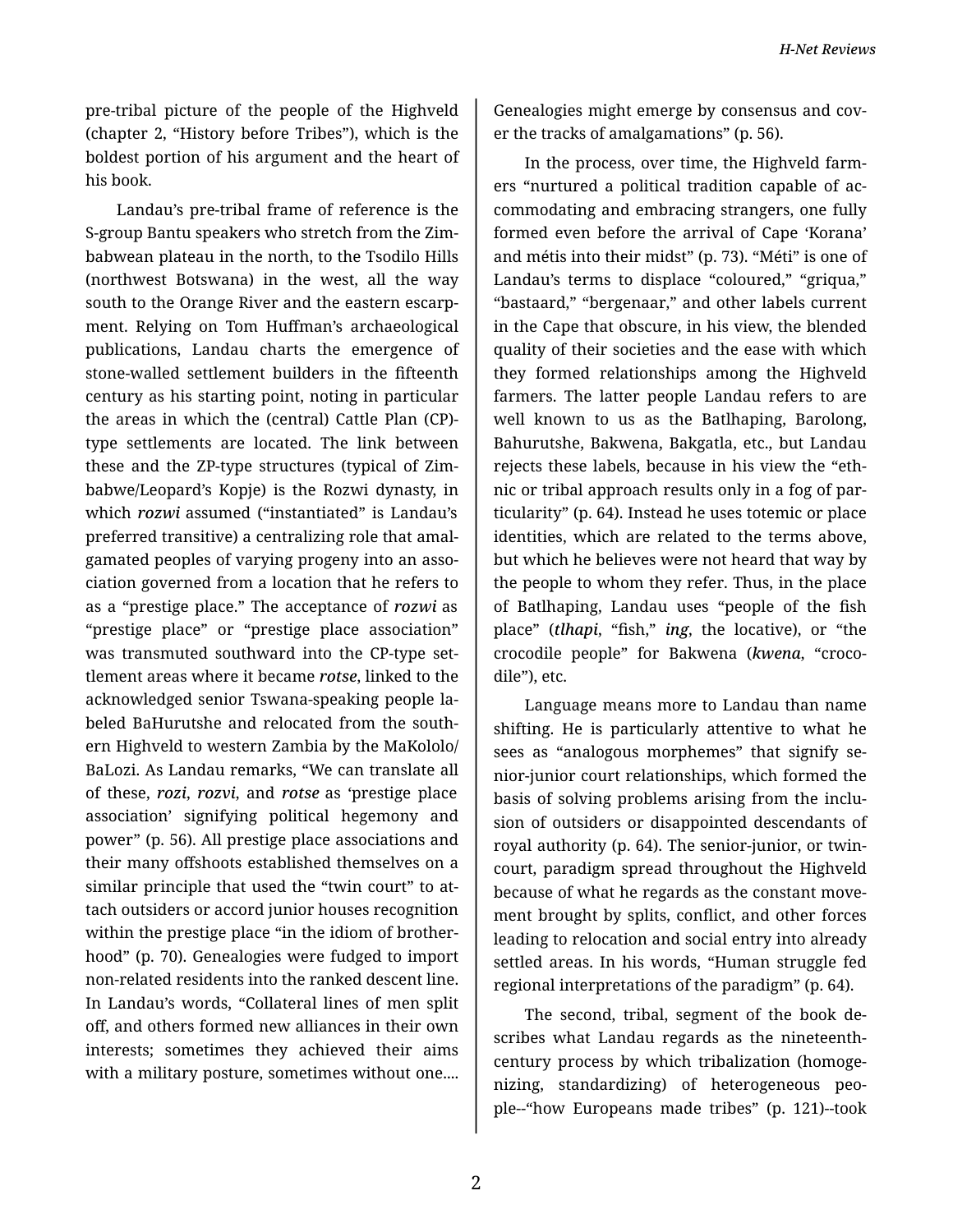place. He does this by examining missionary translations of Setswana and by charting land dis‐ possession highlighted by the plight of Moroka's people at Thaba Nchu in present-day Free State. L.M.S. missionary Robert Moffat, based at Kuru‐ man from 1820 to 1870, had much to do with es‐ tablishing the Tswana lexicon and English printed translations ("the trellis upon which the ivy of re‐ ligion grew" [p. 76]), a typical outcome of Euro‐ pean missionary work elsewhere. Landau credits Samuel Broadbent and Moffat, in particular, with creating an "orthodoxy" of language that "defined and monitored [religious] pedagogy" in a way that infused meanings that obscured original Setswana terms (p. 86). For example, Moffat's use of *modimo* (ancestor ... a man, not a spirit, whose memory "cloak[s] military alliances") to refer to God everlasting befuddled his Kuruman listeners if not striking them as hilarious. Yet such terms, and idioms in Setswana, became permanent bibli‐ cal expressions that mirrored European notions of belief and made up for what Moffat regarded as a Tswana deficiency of "theological terms" (p. 103).

The case of Moroka is narrated at length to chart the "regional loss of chiefly power" along‐ side the imposition by European leaders and offi‐ cials of labels of tribe, native, coloured, and other "glosses" (p. 128). As Barolong, Basotho, etc, be‐ came standard ethnic references, they were equated with stereotypical beliefs and customs that remained in flux as Africans were considered moving in the direction of civilization. "This is still the dominant paradigm," Landau asserts, "in public discourse for understanding historical change in colonized places ... from tribal base to 'modernity'" (p. 143). And, from the colonized's perspective, "tribal allegiances" became accept‐ able, even though they "den[ied] the circum‐ stances of their own generation..., because they were what was left over" (p. 149).

Briefly, the post-tribal segment pertains to the twentieth century, when submerged notions of

chiefly amalgamation at prestige places resur‐ faced in organizations and movements that aimed to offset if not throw off the veneer of colonial au‐ thority. Moroka's evolving narrative returns here, representing, in Landau's view, "similar efflores‐ cences of the same political tradition.... South African leaders, Garveyites, ancestor-centered mobilizations, and charismatic Christians, all reintegrated an unnamed ancestor with their pragmatic alliances; and like chiefs to the north, they kept the issue of the land in the forefront" (p. 178). The inclusiveness of the Highveld model was broadly adopted across European-imposed racial lines. The charismatic Andries Le Fleur, of French-Malaysian descent and who led the Chris‐ tian Kokstad rebellion, "rearticulate[d] the nonracialist and incorporative message, characteristic of past rural highveld politics" (p. 203). Thus in the twentieth century, the tribe assumed a new form, reminiscent of the Highveld tradition, ex‐ pressed as "the idea of an agglomeration of people clamoring for chiefship and land, who defined themselves by their aspirations" (p. 219). Twenti‐ eth-century tribes represent a "drive to unify, ac‐ cording to shared Highveld principles, [and] sur‐ vived among common people ... albeit almost en‐ tirely in encrypted and altered form" (pp. 245-246).

As much as I stand in awe of his scholarship, of the breadth of his historical sweep, and of his impressive command of Setswana, this last phrase captures my misgivings about Landau's interpre‐ tation of South African history. His caveat--"albeit almost entirely in encrypted and altered form"- suggests that Landau sees in historic and recent power-seeking organizations that which he wish‐ es to find while perhaps overlooking other feasi‐ ble explanations. Landau's emphasis on the "twincourt" arrangement, for example, does not explain the three-division (kgosing, upper, lower) layout of twentieth-century settlements noted by Isaac Schapera and indicated by such wellmapped, late Iron Age sites as Molokwane and Ka‐ ditshwene.[1] These examples are a small sample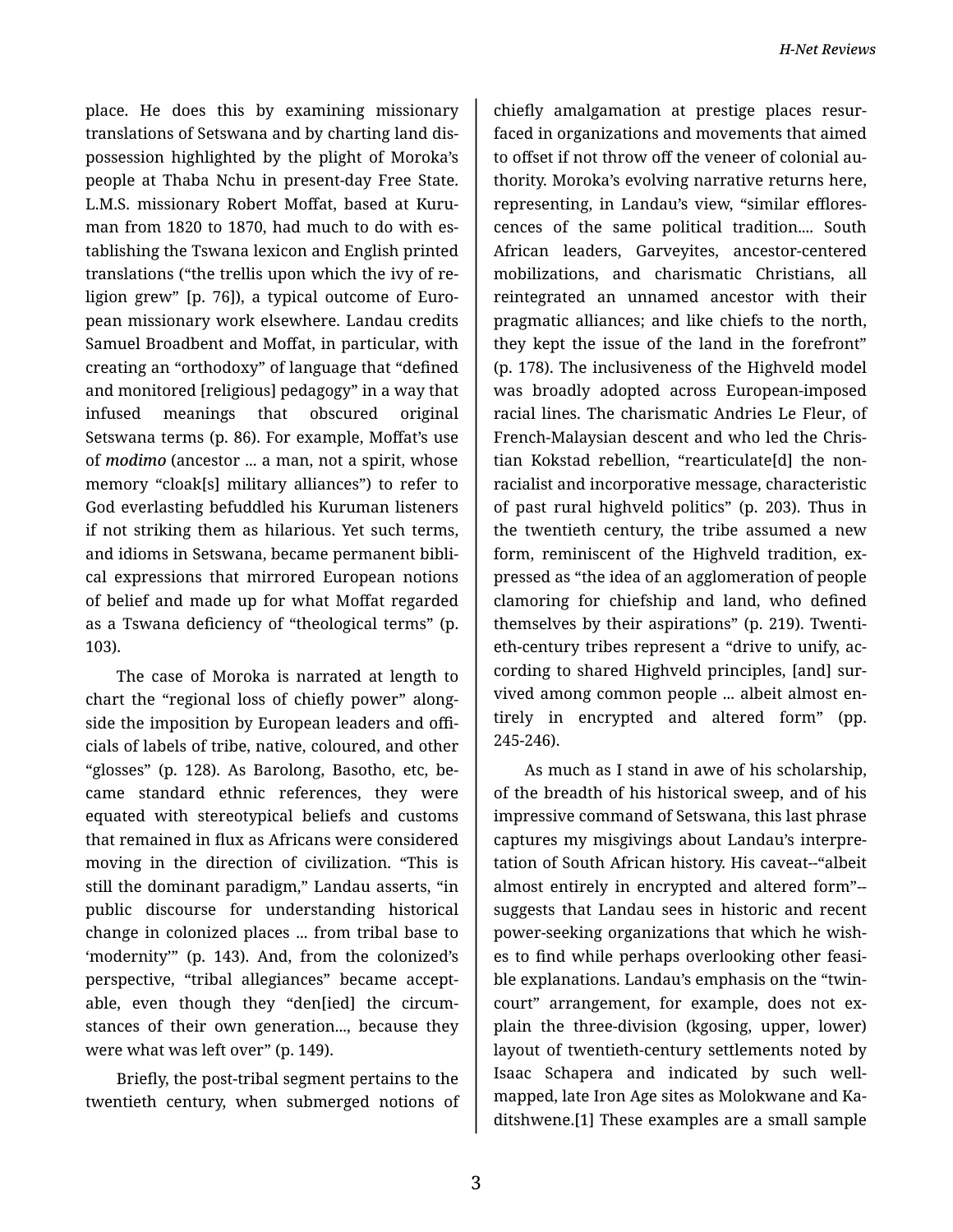of wide variations in size and arrangements of stone-wall settlements. Bearing in mind that the archaeological study of stone-walled settlements has still to survey even a small percentage of ex‐ isting sites across the Highveld, it seems prema‐ ture to encapsulate these widespread populations into a uniform political dynamic.

The broad landscape that Landau describes includes many settlement areas occupied by peo‐ ple he makes no mention of. Though admittedly something of a thicket to walk through, Landau avoids the ethnographic publications of Paul L. Breutz and Nicholaas.J. Van Warmelo, leaving the major sources for reconstructing Tswana history limited to the western Tswana speakers. Landau's broad historical landscape is also highly varied in physical terms, yet the differences one may expect when comparing the people of the crocodile (Bak‐ wena), who border the Kalahari sands, with, say, the people of the crocodile at Molokwane in the fertile, well-watered Ngwaritse plain near Rusten‐ burg, has not been considered as a possible alter‐ native factor in political arrangements.

Difficulties also arise in accepting Landau's extended treatise that "highveld principles" superseded other factors in the exercise of political leadership. The oral literature abounds in strug‐ gles for chiefly power; authoritarian regimes; en‐ slavement; multiple group alliances to destroy neighbors; expulsions (including schismatic church members); and failed, not to mention as‐ sassinated, chiefs. Rivalries among kin could be deadly.[2] It is fair for Landau to claim that "high‐ land principles" were in play when societies co‐ hered, but he has not demonstrated that they out‐ ran the competition for, and exercise of, power.

In general, *Popular Politics*, though not with‐ out some excellent biographical vignettes, some‐ times reads like a manual of programmed behav‐ ior of its historical characters, who perform ac‐ cording to the Landau paradigm rather than ap‐ pear as individuals in their own right. And apart from the few white personalities engaged serious‐

ly with learning Setswana, it is hard to distinguish among this book's Europeans, generally held up to scorn. The "Boers" come into the story infrequent‐ ly, though their interactions on the Highveld with its indigenous inhabitants have been understood as a complex and not entirely one-sided process. Significantly, these Dutch-speaking immigrants, as distinct from the English-speaking colonists, viewed the people they tried to dominate as fol‐ lowers of chiefs (*kapiteins*), not as ethnonyms or tribes.[3]

Landau is somewhat mischievous in jettison‐ ing ethnic references (Kwena, etc), just because they have been badly mishandled by Englishspeaking missionaries and officials. The heteroge‐ neous nature of Tswana societies has long been accepted in the published literature (including in Landau's earlier publications), and there is little reason to think the labels widely adopted to refer to them were concocted by latecomers too myopic to recognize them as amalgamated entities. Lan‐ dau's dismissal of the Tswana as lacking a reli‐ gious system is likewise mystifying, as it ignores Gabriel M. Setiloane's warning that "the concept 'religion' is a Western phenomenon, defining the deity (GOD) whether it be a Supreme Being, Fa‐ ther, Brother or Mother, and even capable of dy‐ ing. To do this ... would be importing foreign cate‐ gories and trying to force the African understand‐ ing to stand or fall according to whether they make sense to them."[4]

My criticisms aside, *Popular Politics* is an ex‐ cellent work, produced by a scholar of immense talent, scope, and intellect. At present, few Africanists are as capable as Landau of using in‐ digenous language and its translation in sustained historical analysis.[5] His exploration of the man‐ ner in which religion was understood and imbed‐ ded in language advances our understanding of the nature of Christian influence far beyond the work of Jean and John Comaroff, *Of Revelation and Revolution: Christianity, Colonialism and Consciousness in South Africa* (1991). For more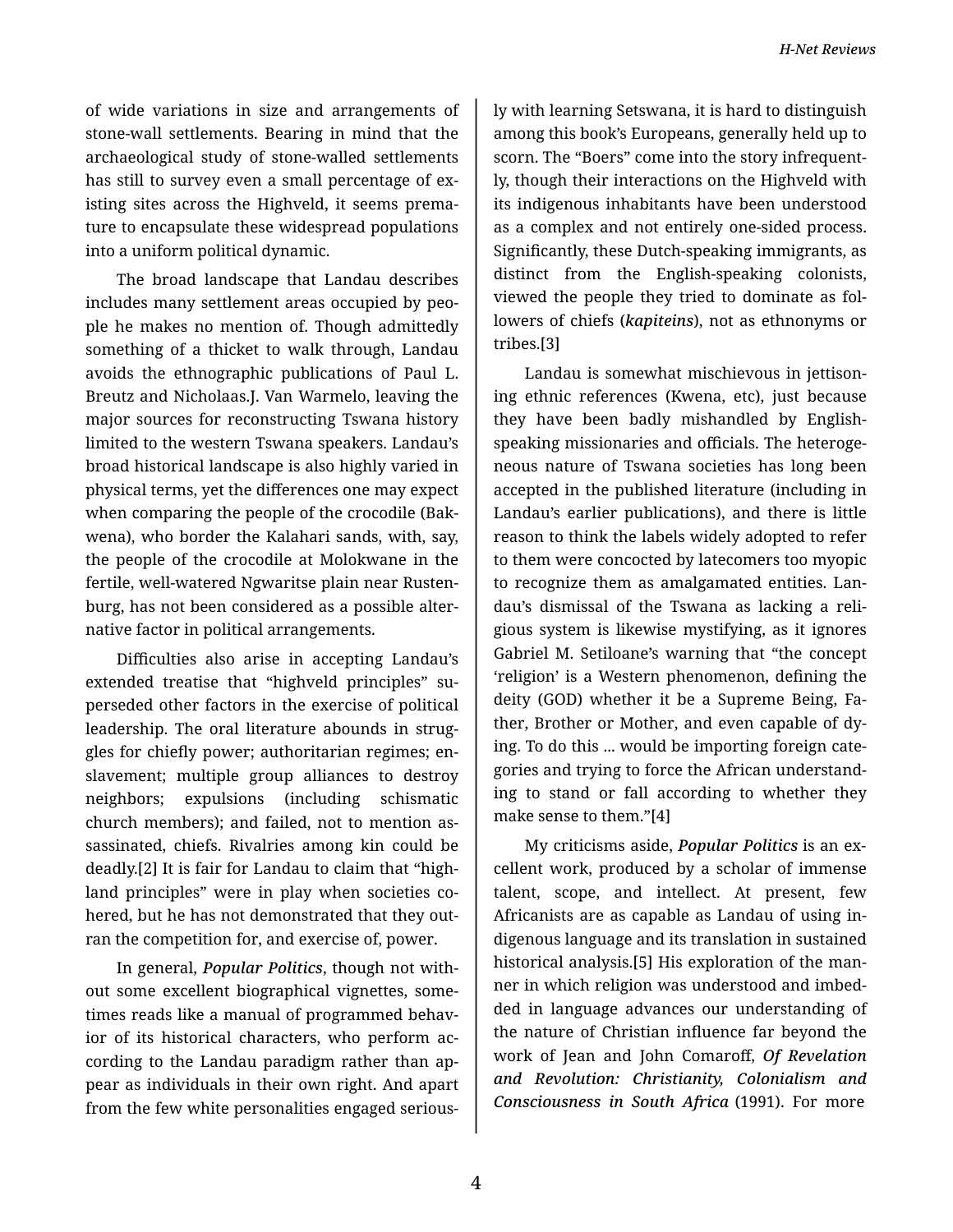than two decades, South Africa and Botswana have been the yawning gap left by Leroy Vail's classic collection, *The Creation of Tribalism in Southern Africa* (1989), on the creation of tribes in Southern Africa. Landau has managed alone to fill it (apart from the Transvaal lacuna), a herculean feat, and moreover he connects the pre-tribal phase to the colonial panorama. By and large, the creators of tribes in Vail, however, were African actors adapting to the colonial landscape. Landau has reversed and deepened the process. The ques‐ tions remain, however, are the tribal labels that he dismisses as European figments real and dear enough to the people to which they have long been attached? And are the uniform qualities that Landau perceives among them more revealing than their differences?

## Notes

[1]. Isaac Schapera, *Native Land Tenure in the Bechuanaland Protectorate* (Lovedale: Lovedale Press, 1943), 70-71; Isaac Schapera, *The Tswana* (London: International African Institute, 1953), 47; and Isaac Schapera, *A Handbook of Tswana Law and Custom* (London: Frank Cass, 1970), xiii; Julius C. Pistorius, *Molokwane an Iron Age Bakwe‐ na Village: Early Tswana Settlement in the West‐ ern Transvaal* (Johannesburg: Perskor Printers, 1992), 17, 48; Jan C. A. Boeyens, "In Search of Ka‐ ditshwene," *South African Archaeological Bulletin* 55 (2000): 9-10; and more recently, for Marathodi, Mark S. Anderson, *Marathodi: The Historical Ar‐ chaeology of an African Capital* (Bozeat: Atikkam Media, 2009), 59.

[2]. Isaac Schapera, "Kinship and Politics in Tswana History," *Journal of the Royal Anthropo‐ logical Institute of Great Britain and Ireland* 93, no. 2 (1963): 159-173.

[3]. Among others, see J. S. Bergh and Fred Morton, *"To Make Them Serve....": The 1871 Transvaal Commission on African Labour* (Preto‐ ria: Protea Book House, 2003), 177-184; and J. S. Bergh, "'We Must Never Forget Where We Come From': The Bafokeng and Their Land in the 19th Century Transvaal," *History in Africa* 32 (2005): 95-115.

[4]. Gabriel M. Setiloane, "How the Traditional World View Persists in the Christianity of the Sotho-Tswana," *Pula: The Botswana Journal of African Studies* 1, no. 1 (1978): 27-42, quotation on 38. See also Gabriel M. Setiloane, *The Image of God among the Sotho-Tswana* (Rotterdam: Balke‐ ma, 1976).

[5]. University of Botswana linguist Thapelo Otlogetswe judges Landau's chapter 3, "Transla‐ tions," "an excellent piece," though he questions a few of Landau's renderings and regards some of his translations as transliterations. Thapelo Otlogetswe, personal communication with author, No‐ vember 23, 2012. Matters of dialectical differences among Setswana speakers await close analysis.